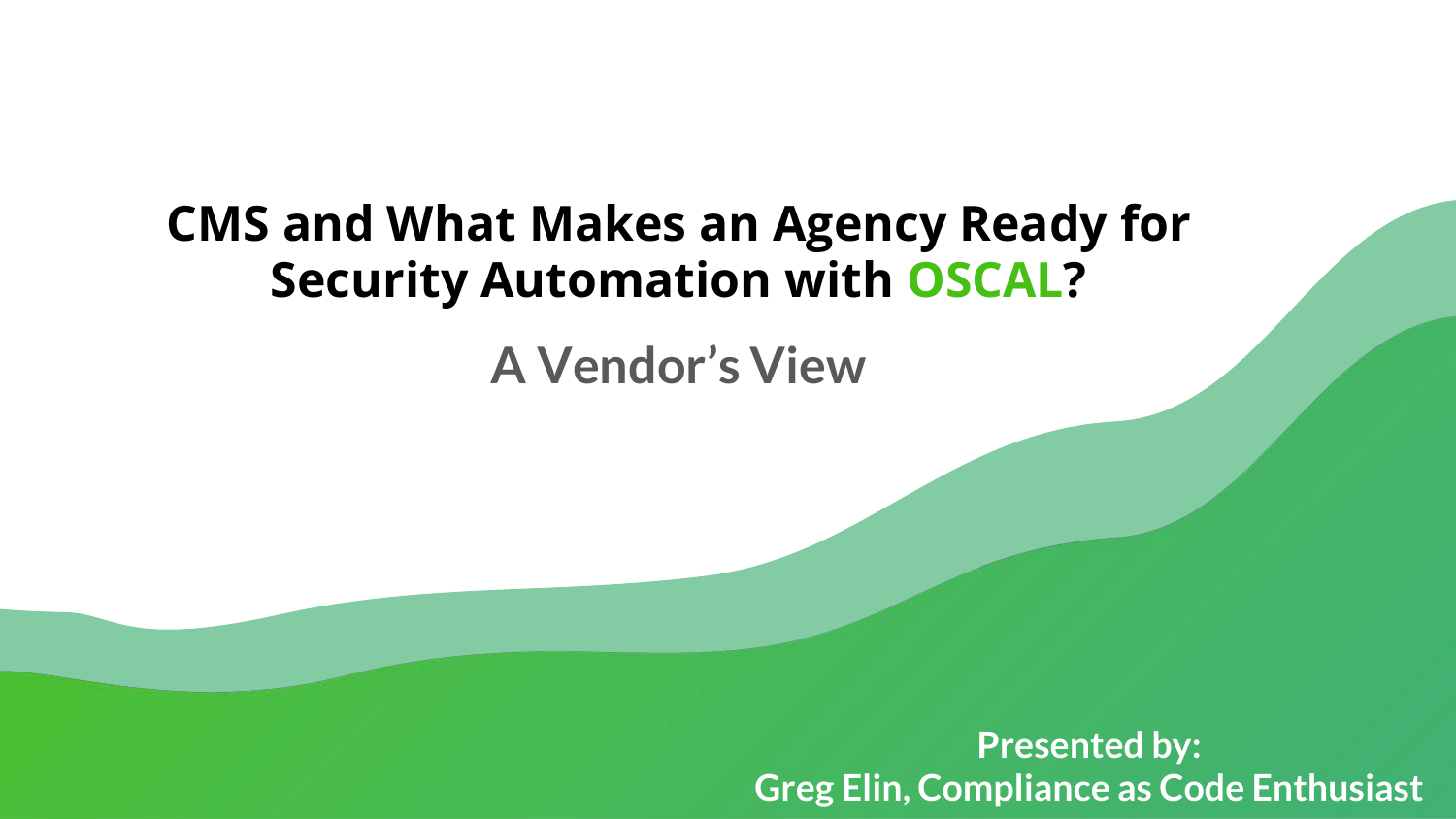# Just Stepping In...

I Experienced Vendor & Ex Federal Employee

- Presentational substitute for Andrés Colón, Senior Technical Analyst, Office of Information Technology, EADG / TEA, CMS
- Not representing CMS
- Speaking as a vendor in the Compliance as Code space
- Not selling anything

#### Brief Bio

#### Greg Elin, CEO, CAC Vendor

- Former Chief Data Officer at FCC (GS-15)
- Multiple agencies exploring Compliance as Code
- Avid member of the Compliance as Code community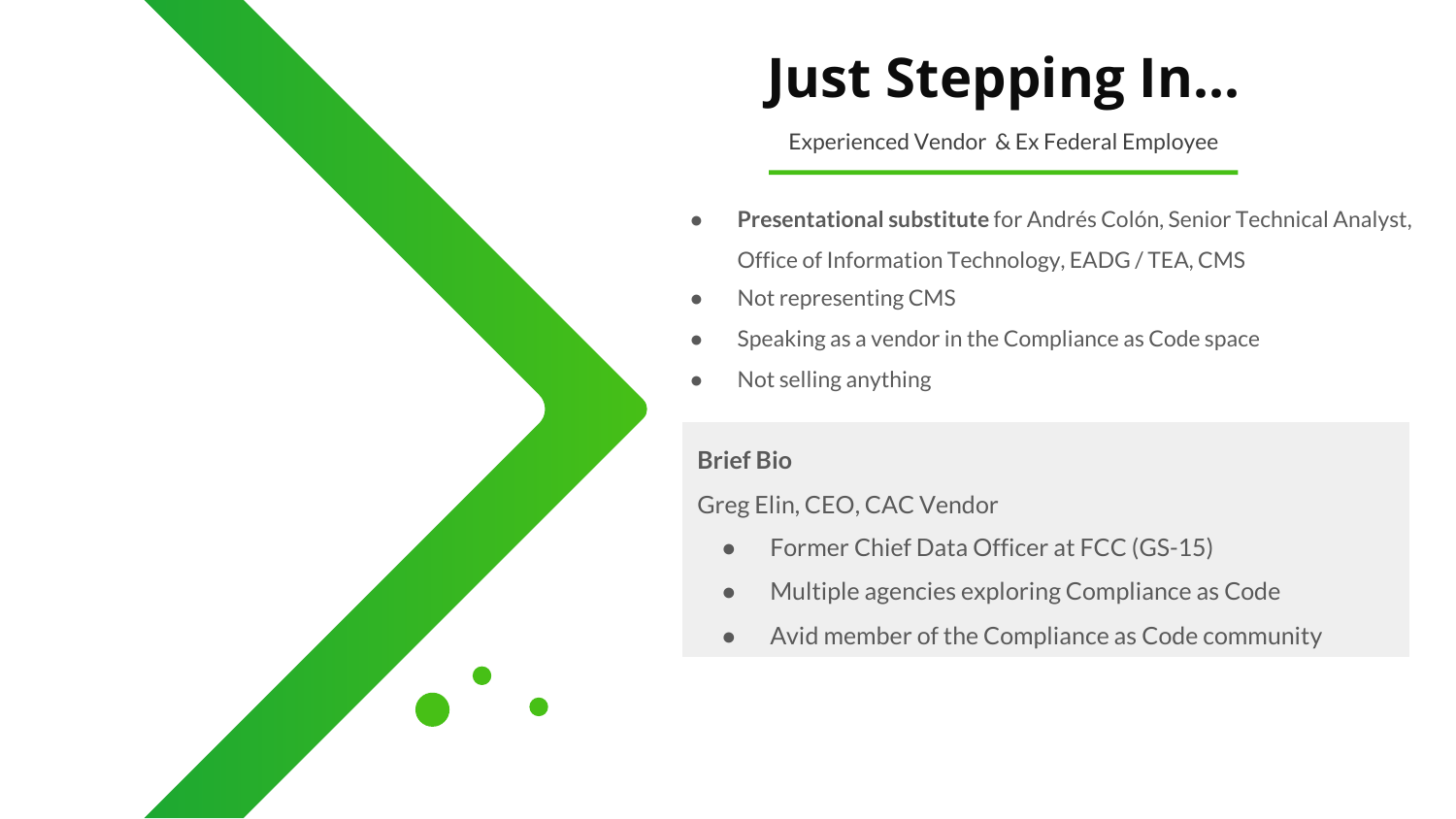#### Introduction

Part of U.S. Department of Health and Human Services (HHS). Over 200 SSP's within the agency. Lots of organization information online.

#### Large ATO Improvement Project

CMS pursuing a large effort to improve ATO process.

Multiple projects, teams, and vendors

Part of CMS's BlueSky Initiative.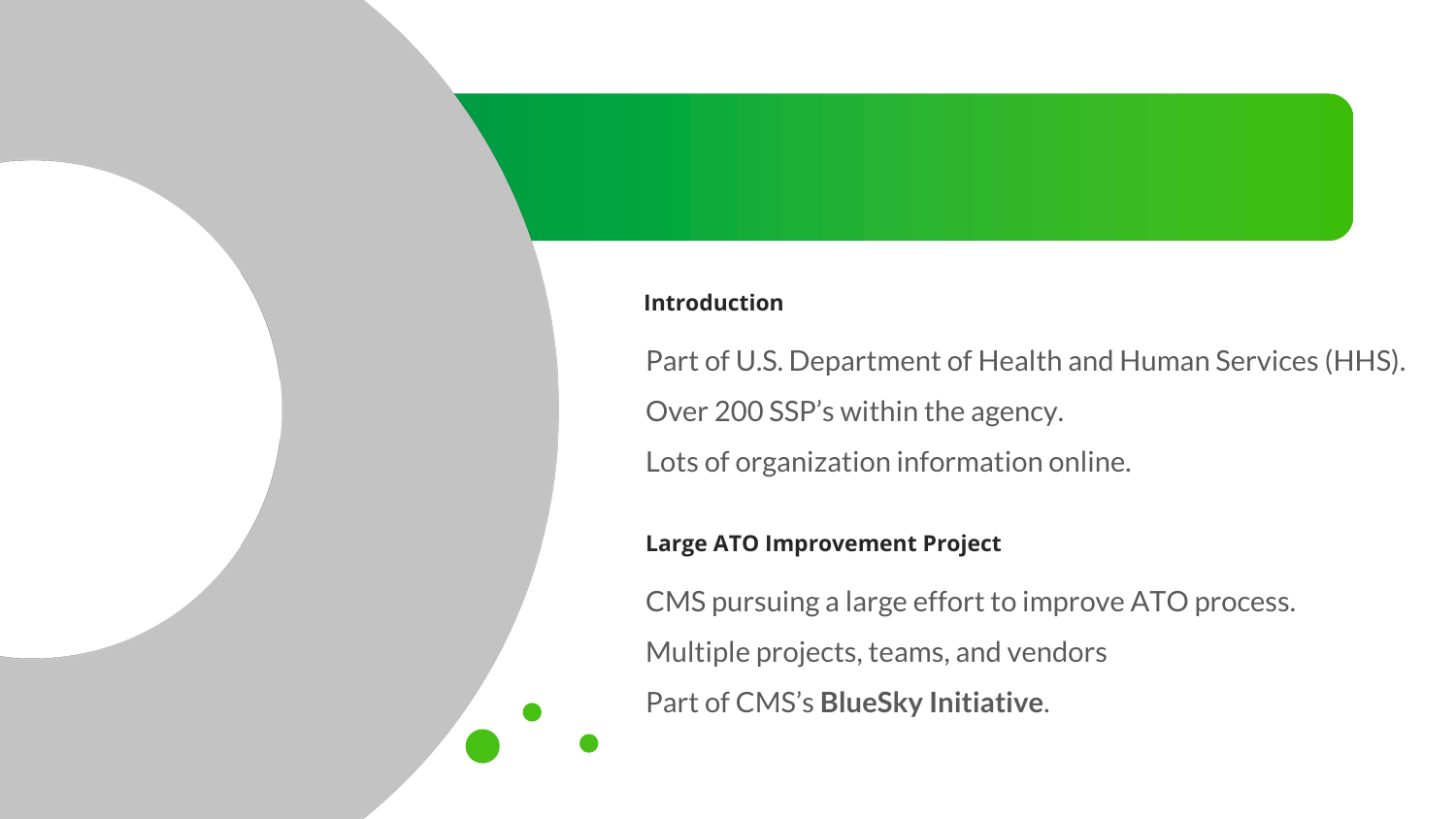The BlueSky Initiative was conceived to conceptualize and capture what an ideal and effective security process would encompass to benefit people, build secure systems and minimize the risk to CMS's mission. Rapid ATO is one of the projects coming out of the Blue Sky Security Initiative at CMS

Courtesy of CMS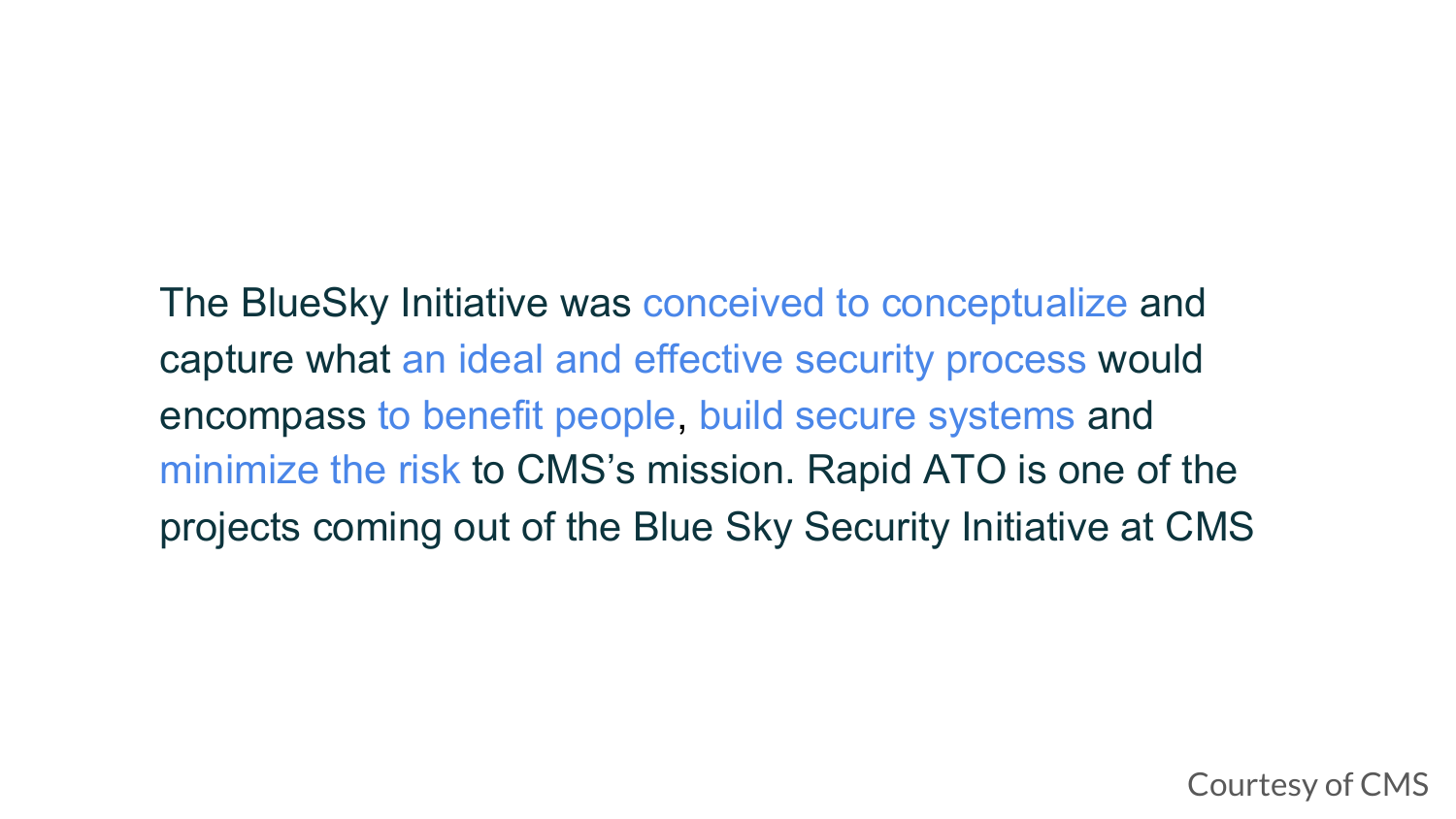## Concrete Next Steps

In the 12 months we are focusing on:

- 1. Incorporate human centered design and agile best practices throughout the modernization lifecycle
- 2. Begin demystifying the authorization event for product teams
- 3. Reduce the burden in writing control compliance descriptions
- 4. Pilot initiatives to guide teams through authorization
- 5. Pilot tools to help developer build more secure software
- 6. Map business processes and identify opportunities for improvements, designing with our users solutions that actually meet their needs
- 7. Promote cross-functional collaboration of leaders of emerging best practices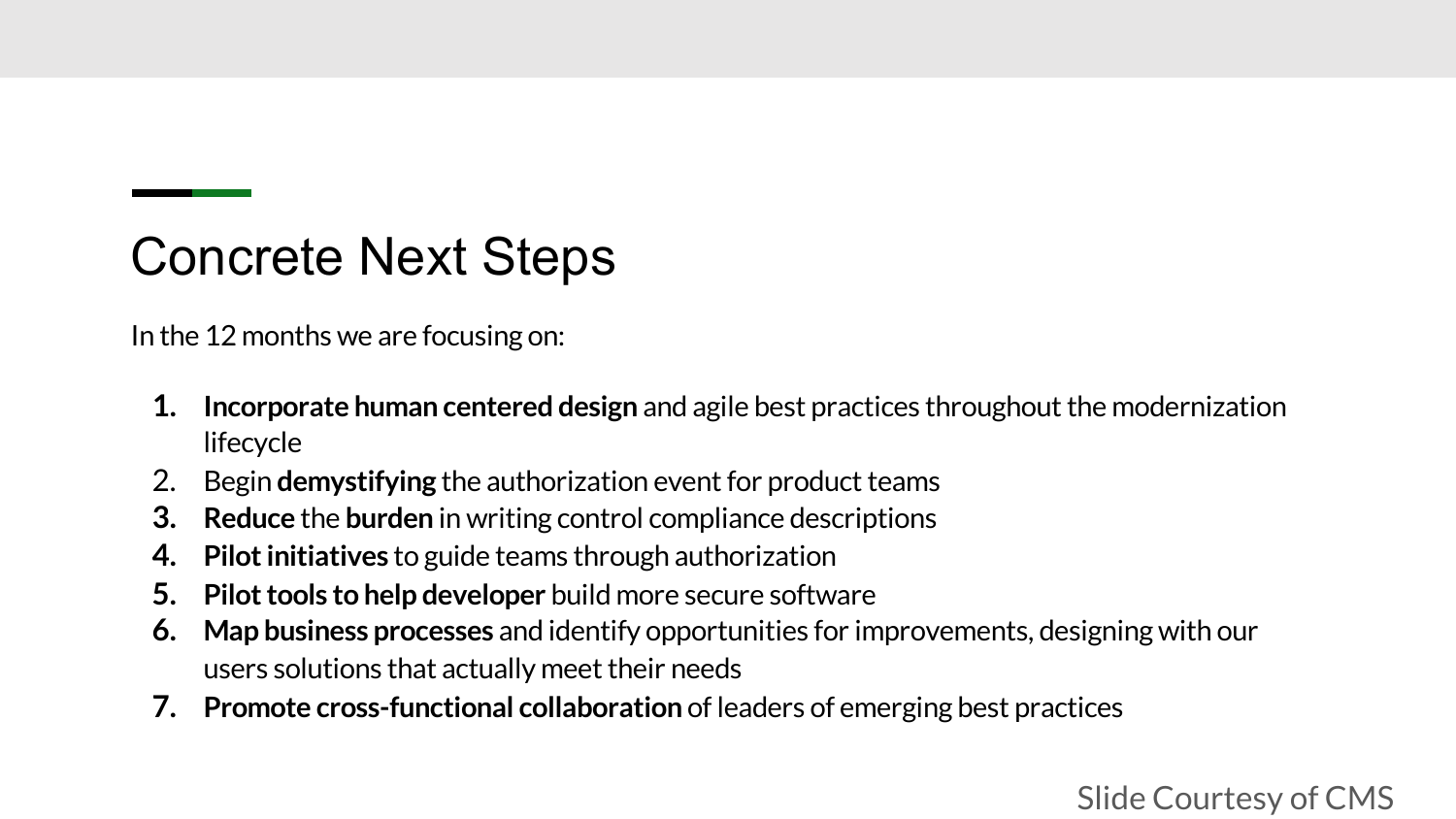# **What CMS had Accomplished So Far**



### **Procurement**

 • **Established OIT Security Pilot.**  Identified over 1500+ high security vulnerabilities in public CMS open source software.

#### • **Rapid ATO Procurement.**

 • TEA worked with OAGM and ISPG to establish a procurement strategy to make incremental progress on the tactical next steps discussed in this presentation. Contract started on 9/30/2020.

### **Community Engagement**

- **Created the Compliance as Code Workgroup**.
- **Engaged CMS Business Units, NIST, USDS, DHS, US Navy and others for security crosspollination initiatives.**
- **Participating in the On-going Authorization Workgroup.**
- **Established the CMS Slack Chat #security\_community. 70+ security experts from CMS.**



### **Skill Building**

- **Trained teams on how to perform automated system composition analysis to identify vulnerabilities with the Snyk Pilot.**
- **Helped organize brown bags on security best practices.**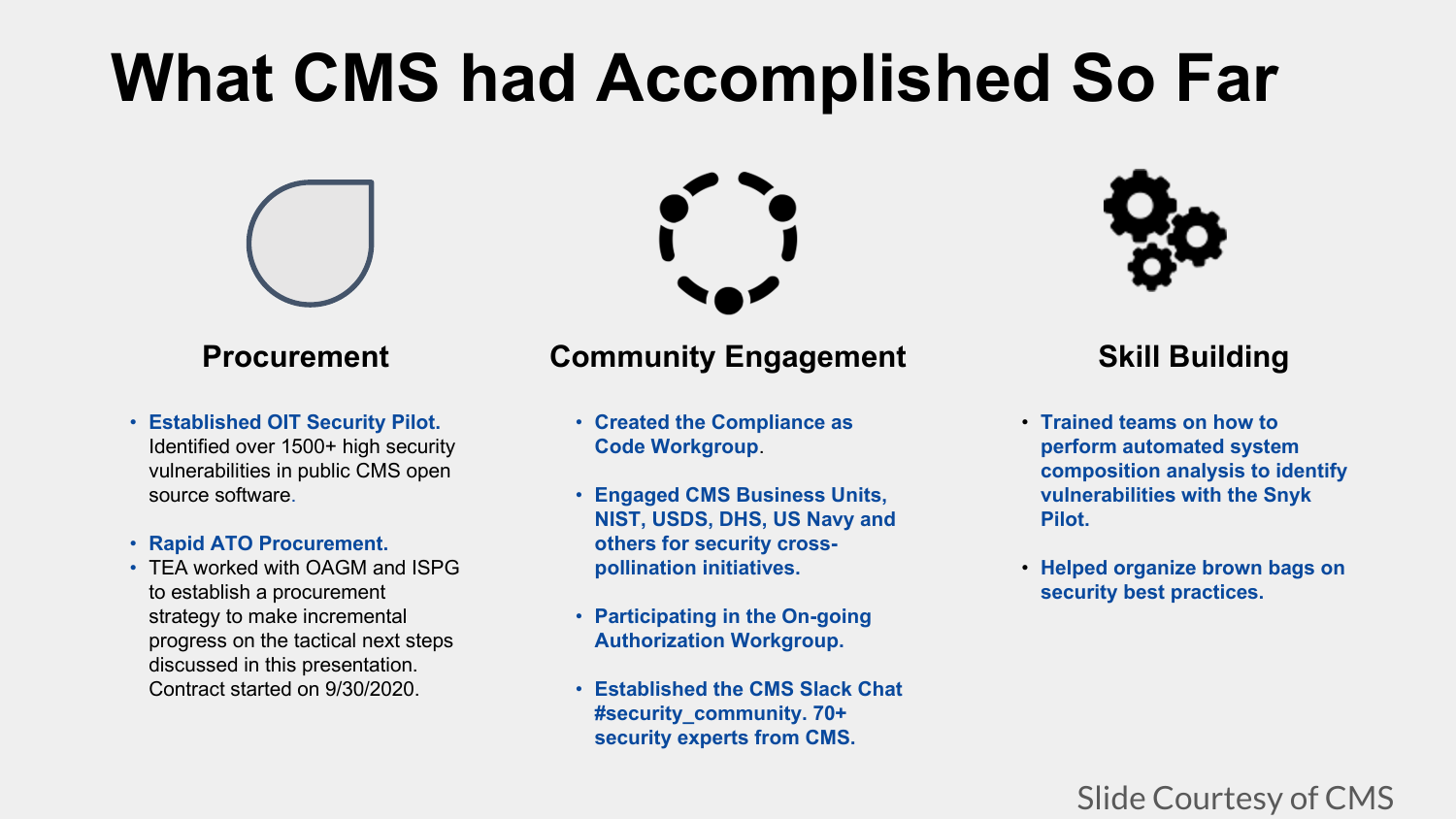Opportunity  $\mathbf{W}$ 

Standardized, reusable templates will greatly simplify SSP creation.

- *"To give people that TurboTax experience, you need a library of pre-written control content for all of the different components that people would commonly use."*
- *"You're going to want to make as much of that [security documentation] reusable as possible, so one of my goals has been to make templates and make them as generic as possible"*
- *"If you know that you have a similar SSP, you can grab that as a template to start with."*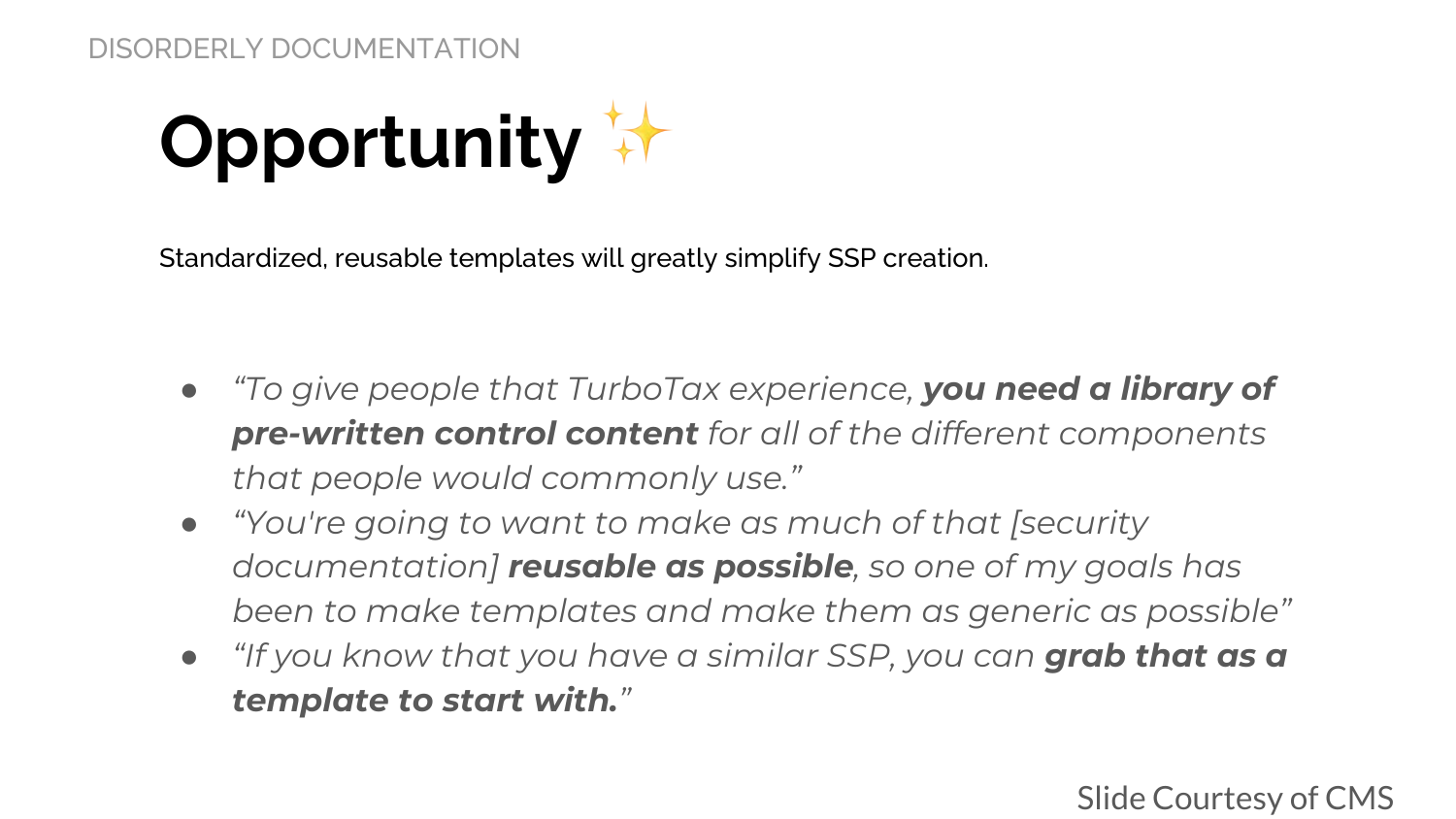# Projects with Vendors

### Adopting OSCAL

Analyzing existing corpus of SSP's using NLP (Natural Language Processing) and participating in OSCAL community.

#### Creating an Initial Library of "Certified Control Sets"

Commitment to create large enough sample library of components to viably test reuse and automation.

#### Automated Evidence Gathering

Provided evidence and compliance as a service so ADO (Application Development Organization) gets evidence early in SDLC (System Development Life Cycle).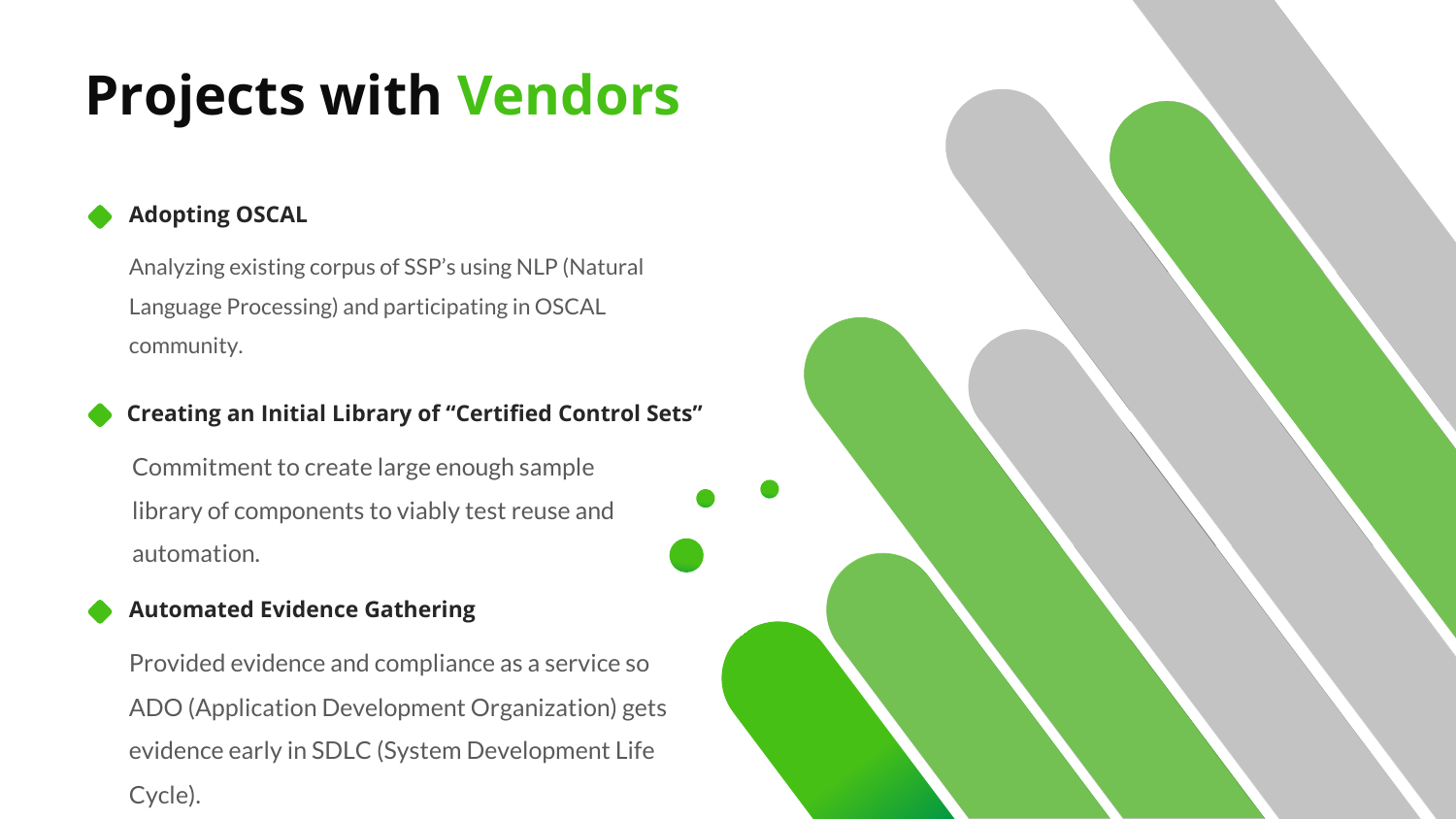# Certified Sets

## **What is a "Certified Set"?**  A set of technologies that have been pre- approved / vetted and can be reused. Includes language, sample implementation, plain language, and attestation.

### **Why it Matters?**

Providing certified Sets provides business Think of a Certified Set as pre-approved building plan owners with a standard that increases the owners with a standard that increases the potential for re-use, automation and collaboration.

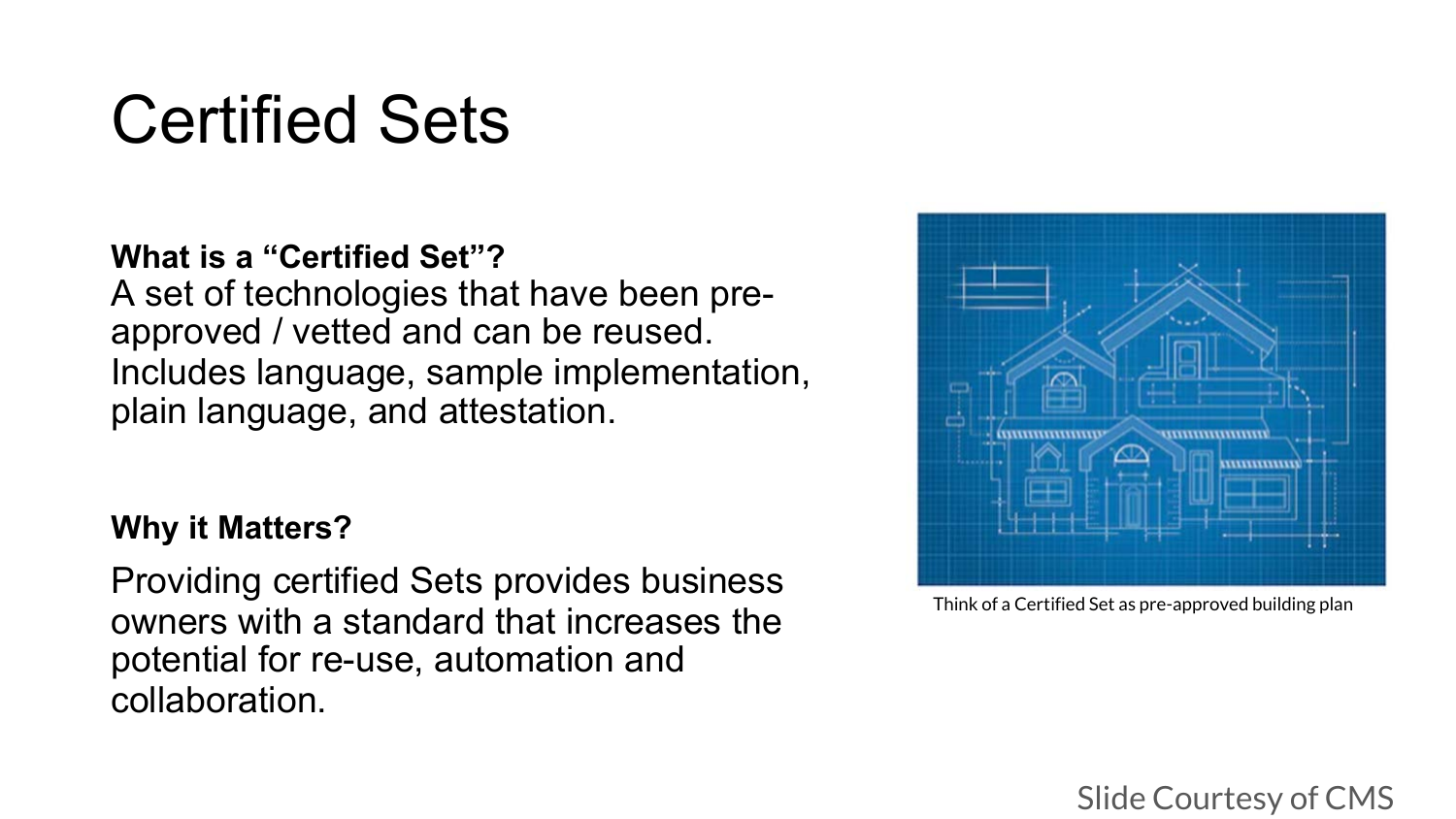# Agency Readiness for CAC



## **01** Sharing Culture

The culture at CMS mirrors the spirit of compliance as code. Information is shared online and publicly. Access to resources is a cultural norm.



#### Active Teams

Teams are motivated and involved in the creation of policies.



#### Expertise (CAC and Tools)

CMS teams are experienced in git repositories, collaborative spaces, and vendor chats. Expertise in these areas impacts compliance as code thinking in organizations.



#### 04 Champions

The executive level at CMS is engaged in the CAC project. CMS leaders regularly attend presentations as well as regular meetings. The project leads are similarly empowered and enthusiastic by CAC.

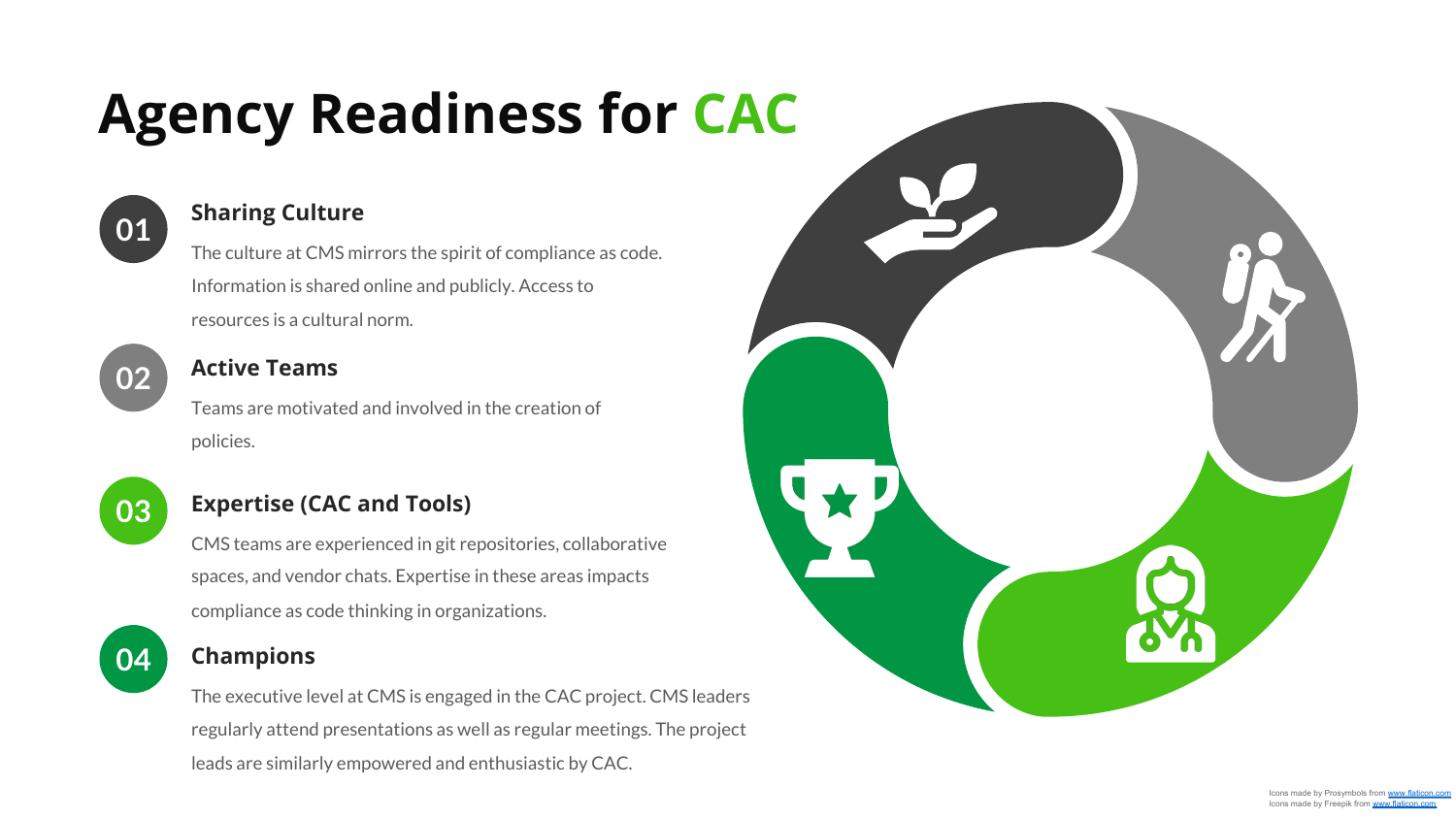|                                                                | <b>CMS.gov</b><br>Centers for Medicare & Medicaid Services |                                                                                                                                      |                                             |                                                                                                                                                                                                                                                                                                                                                                                                 |                                      |
|----------------------------------------------------------------|------------------------------------------------------------|--------------------------------------------------------------------------------------------------------------------------------------|---------------------------------------------|-------------------------------------------------------------------------------------------------------------------------------------------------------------------------------------------------------------------------------------------------------------------------------------------------------------------------------------------------------------------------------------------------|--------------------------------------|
| Medicare<br>Medicaid/CHIP                                      |                                                            | Medicare-Medicaid<br>Coordination                                                                                                    | Private<br>Insurance                        | Innovation<br>Center                                                                                                                                                                                                                                                                                                                                                                            | <b>Regulations &amp;</b><br>Guidance |
| Privacy Library                                                |                                                            | Home > Research, Statistics, Data & Systems > Information Security (CMS Information Security and Privacy Overview) > Information Se- |                                             |                                                                                                                                                                                                                                                                                                                                                                                                 |                                      |
| ×<br><b>Information Security and</b><br><b>Privacy Library</b> |                                                            | <b>Information Security and Privacy Library</b>                                                                                      |                                             |                                                                                                                                                                                                                                                                                                                                                                                                 |                                      |
| Information Security and Privacy<br>Library                    |                                                            | procedures and guidelines.                                                                                                           |                                             | The Information Security and Privacy Library is intended to serve as a one-stop n<br>The library contains a comprehensive listing of policy guidance, standards, regul<br>the CMS Information Security and Privacy Program. Use the convenient search<br>If you experience any difficulties in finding the appropriate document or ha<br>to send an email to the CISO Team at CISO@cms.hhs.gov. |                                      |
|                                                                |                                                            |                                                                                                                                      |                                             |                                                                                                                                                                                                                                                                                                                                                                                                 | Show entries:                        |
|                                                                |                                                            |                                                                                                                                      |                                             |                                                                                                                                                                                                                                                                                                                                                                                                 |                                      |
|                                                                |                                                            | Showing 1-10 of 65 entries                                                                                                           |                                             |                                                                                                                                                                                                                                                                                                                                                                                                 | 5 per page                           |
|                                                                |                                                            | Title $\hat{=}$                                                                                                                      |                                             |                                                                                                                                                                                                                                                                                                                                                                                                 |                                      |
|                                                                |                                                            |                                                                                                                                      | 2020 Cybersecurity Privacy Training Catalog |                                                                                                                                                                                                                                                                                                                                                                                                 |                                      |
|                                                                |                                                            |                                                                                                                                      | ARS 3.0 High Differential Analysis          |                                                                                                                                                                                                                                                                                                                                                                                                 |                                      |
|                                                                |                                                            | ARS 3.0 Low Differential Analysis                                                                                                    |                                             |                                                                                                                                                                                                                                                                                                                                                                                                 |                                      |
|                                                                |                                                            |                                                                                                                                      | ARS 3.0 Moderate Differential Analysis      |                                                                                                                                                                                                                                                                                                                                                                                                 |                                      |
|                                                                |                                                            | ARS 3.1 Excel Export                                                                                                                 |                                             |                                                                                                                                                                                                                                                                                                                                                                                                 |                                      |
|                                                                |                                                            | ARS 3.1 FAQ                                                                                                                          |                                             |                                                                                                                                                                                                                                                                                                                                                                                                 |                                      |
|                                                                |                                                            | <b>ARS 3.1 Publication</b>                                                                                                           |                                             |                                                                                                                                                                                                                                                                                                                                                                                                 |                                      |

Centers for Medicaid and Medicare Services shares the complete Information Security and Privacy Library on CMS.gov. The site provides a comprehensive listing of policy guidance, standards, regulations, laws, and other documentation related to the CMS Information Security and Privacy Program.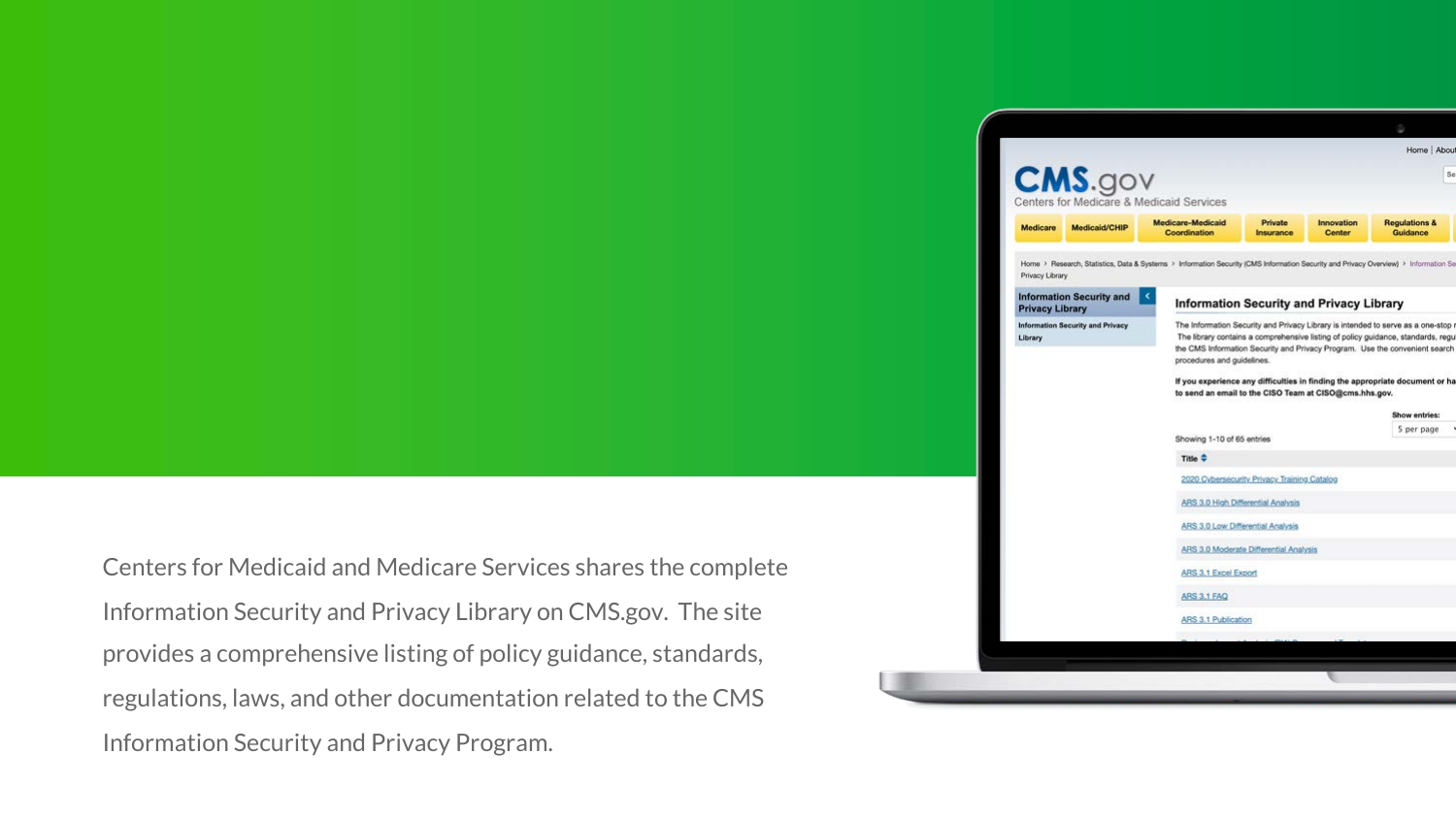## Who CMS collaborates with

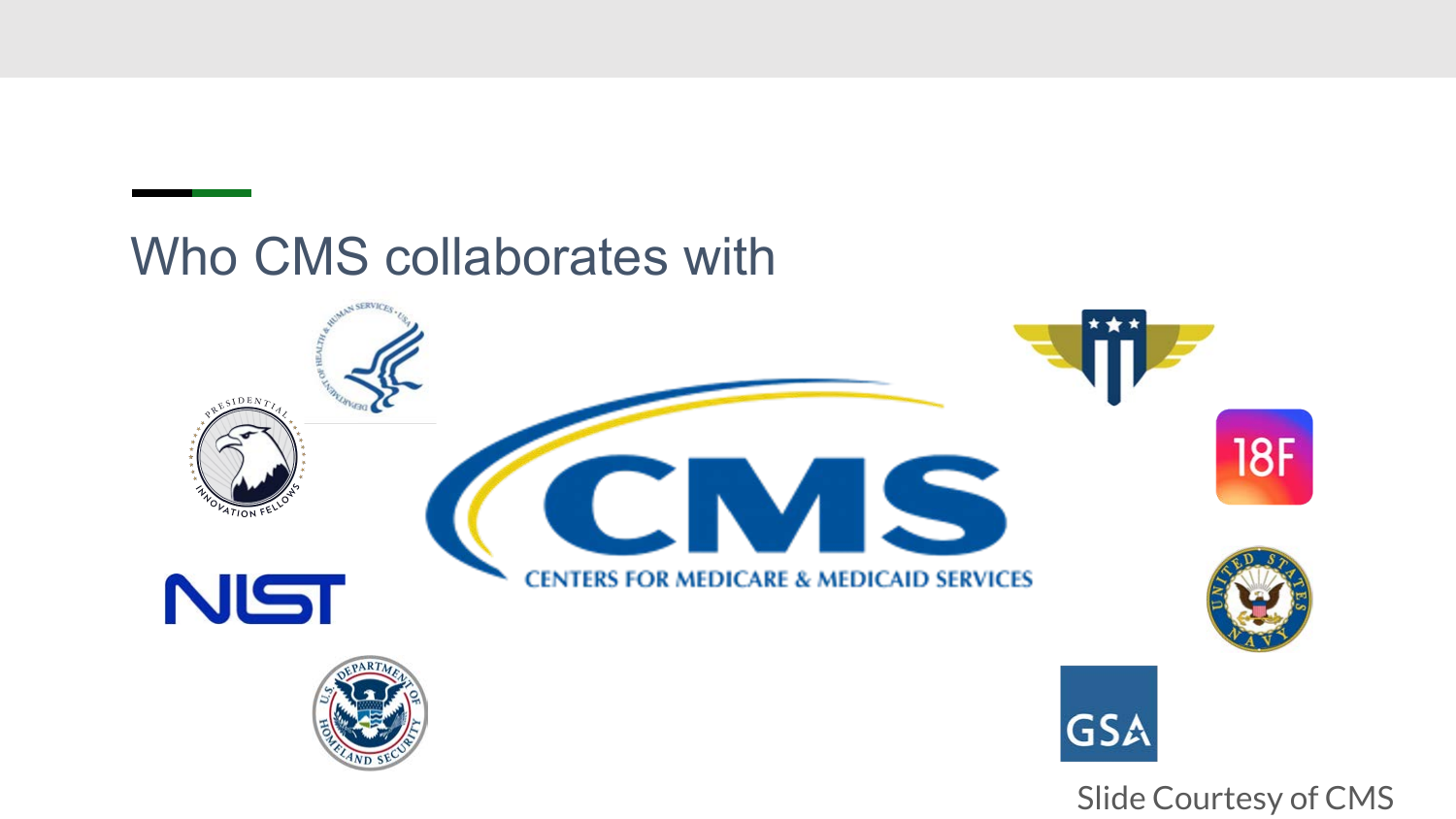## Major Parties involved in Compliance









Implement and document system implementation

Review system documentation and implementation, create assessment

**Review security** assessment, grant ATO

## Information System Security **Officer**

 Manages System Security and Risks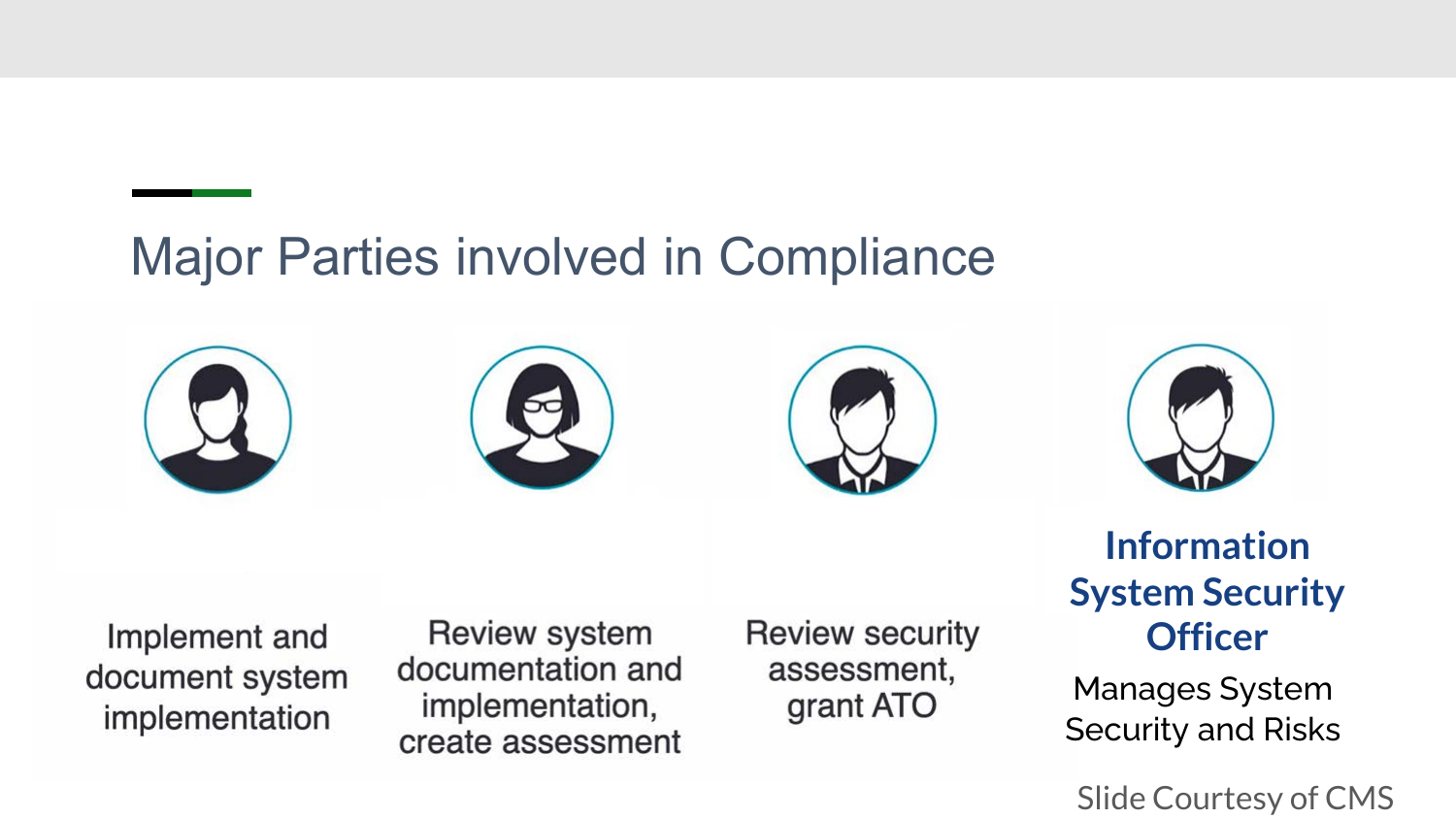# Sample Vendor Partners & Projects







| Adopting more CMS Cloud<br>Shared Services means                                                                                              |                                                                      | TLaser risk and affort<br>Bulliar statuted added.<br>Than risk and afford. |
|-----------------------------------------------------------------------------------------------------------------------------------------------|----------------------------------------------------------------------|----------------------------------------------------------------------------|
| inheriting more security<br>controls for those services.                                                                                      | 201 securety success.<br>Fully interited and senaged by DRI Elmut    |                                                                            |
| This is the first, foundational<br>step in a broader vision to build<br>more secure applications<br>through continuous compliance<br>AR C'APE | <b>123 initiative staterials</b><br><b>Harnd he see and ON Cloud</b> | TV amounts underly<br>Relativ your resumerability.                         |
|                                                                                                                                               |                                                                      |                                                                            |





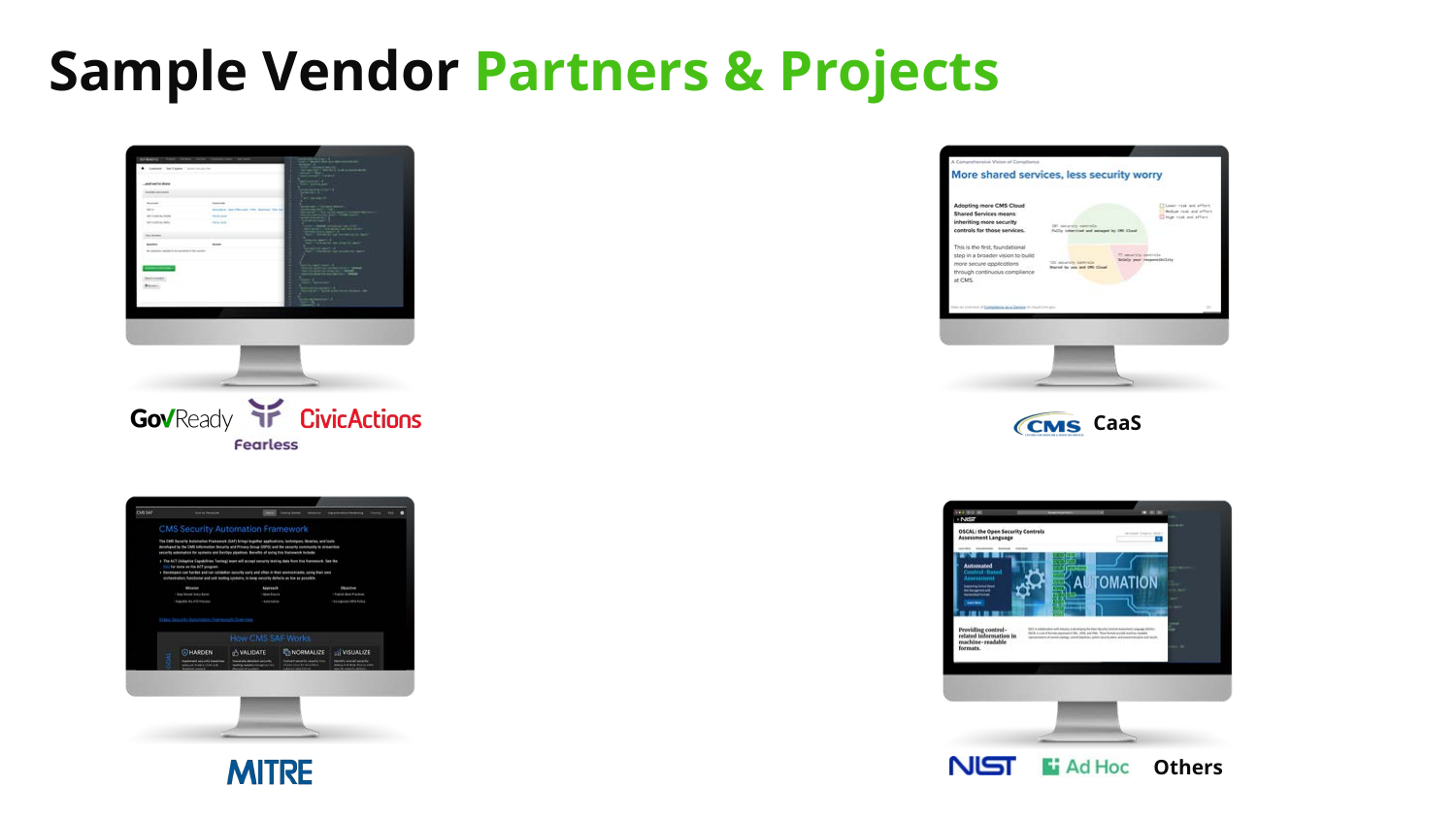# Agency Patterns

Any agency looking to create a compliance as code initiative needs to be aware of the mindsets and resources that are needed for an implementation of CAC to be successful and impactful for an organization.

## Ideal

Paradigms and Processes for Success

- **Vision**
- **Concrete Steps**
- **CAC Experience**
- **IT Committed to Removing Pain**
- **Budget**
- **Examples:** 
	- **CMS, USDA**

## Challenging Pitfalls and Obstacles

- **"Just Looking"**
- **Vague direction**
- **Try one or two systems**
- **Little or no budget**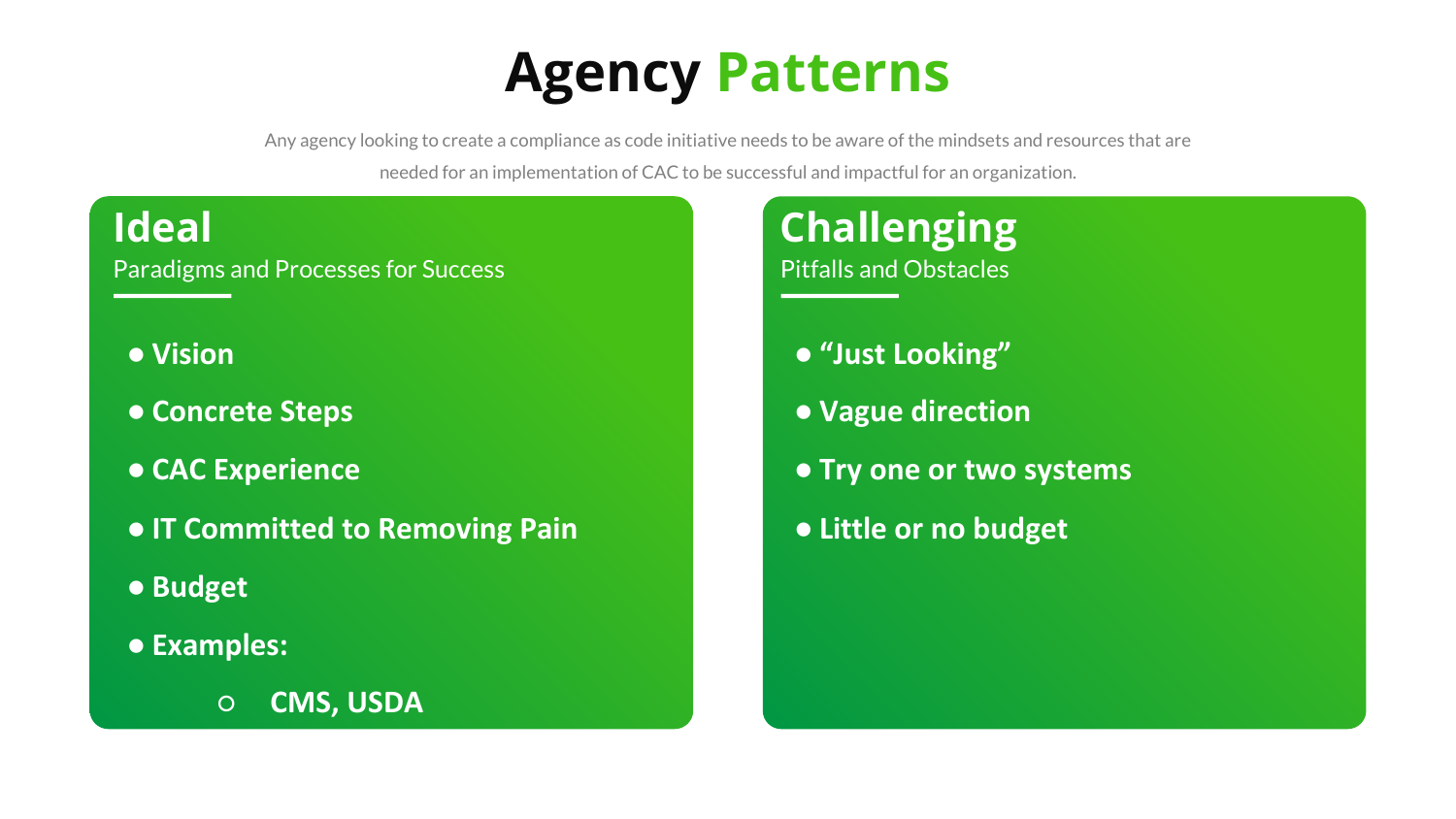## Federal Agency and OSCAL Vendor's Perspective